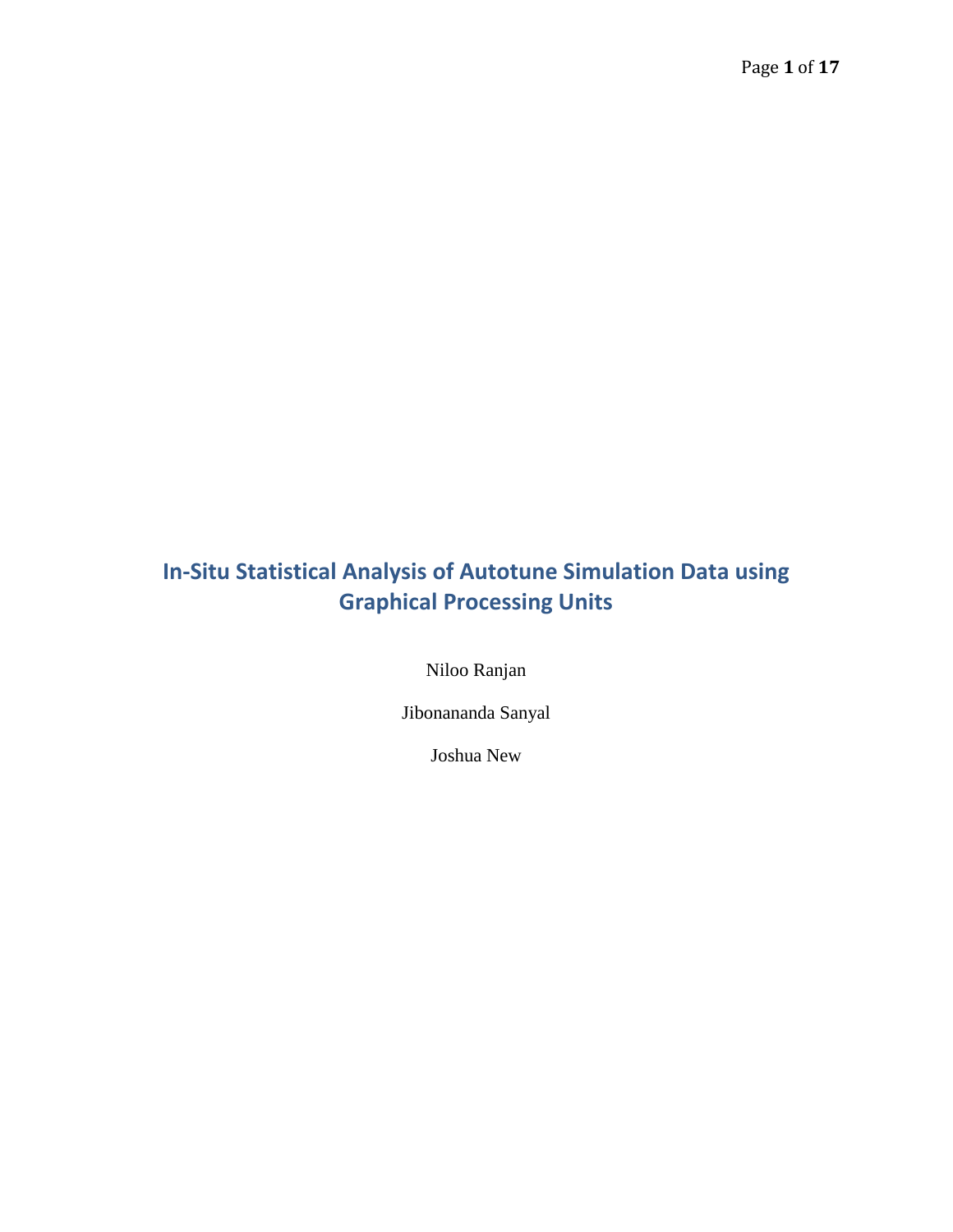# **Table of Contents**

| In-Situ Statistical Analysis of Autotune Simulation Data using Graphical Processing |  |
|-------------------------------------------------------------------------------------|--|
|                                                                                     |  |
| А.                                                                                  |  |
| <b>B.</b>                                                                           |  |
|                                                                                     |  |
|                                                                                     |  |
| II.                                                                                 |  |
| III.                                                                                |  |
|                                                                                     |  |
|                                                                                     |  |
|                                                                                     |  |

# **Figures and Tables**

| Figure 1. Simulation Workflow with In-situ Statistical analysis of output simulation data 5 |  |
|---------------------------------------------------------------------------------------------|--|
|                                                                                             |  |
|                                                                                             |  |
|                                                                                             |  |
|                                                                                             |  |
| Figure 6. GPU Performance Metrics for Statistical Summary Generation14                      |  |
|                                                                                             |  |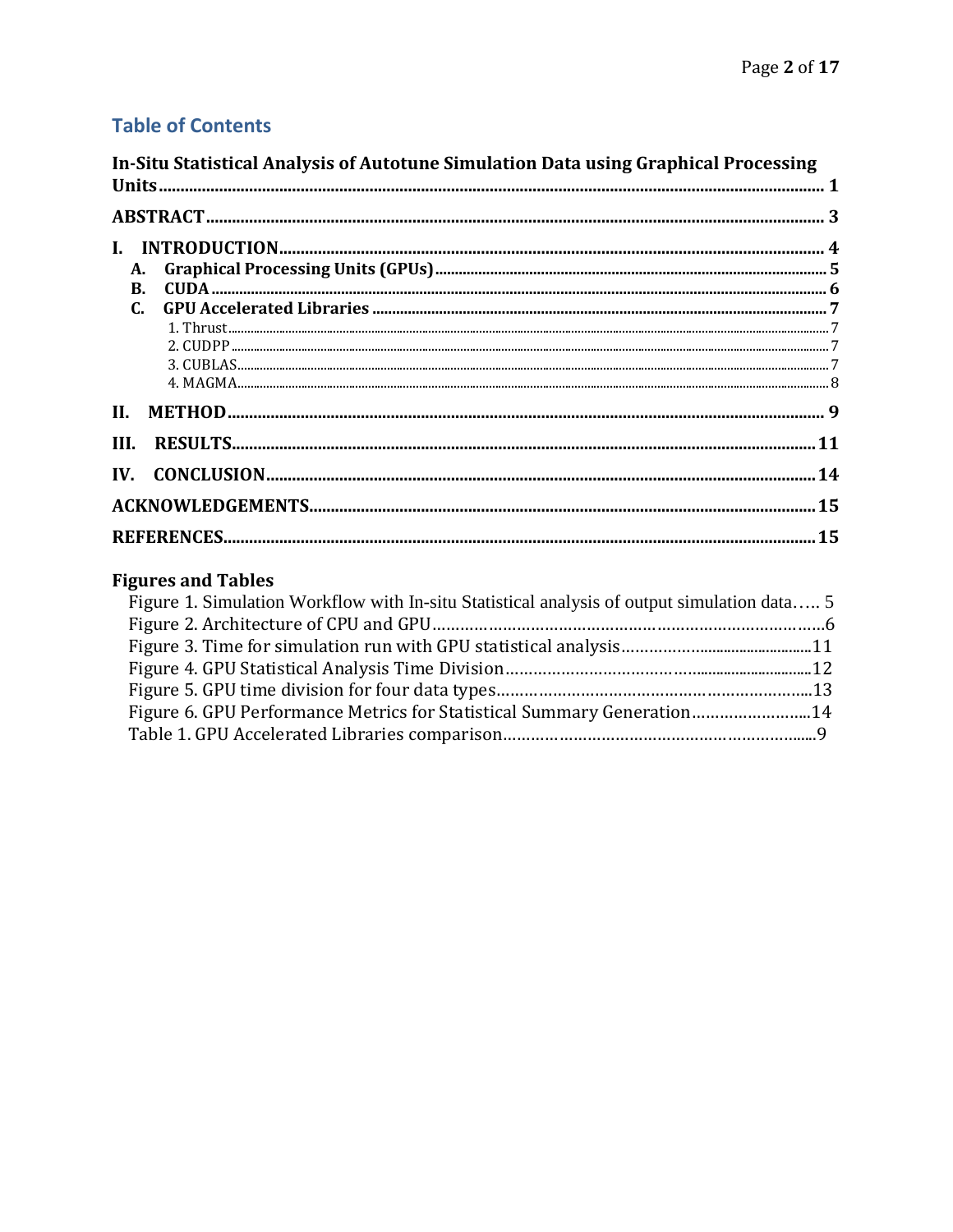Page **3** of **17**

### **ABSTRACT**

Developing accurate building energy simulation models to assist energy efficiency at speed and scale is one of the research goals of the Whole-Building and Community Integration group, which is a part of Building Technologies Research and Integration Center (BTRIC) at Oak Ridge National Laboratory (ORNL). The aim of the Autotune project is to speed up the automated calibration of building energy models to match measured utility or sensor data. The workflow of this project takes input parameters and runs EnergyPlus simulations on Oak Ridge Leadership Computing Facility's (OLCF) computing resources such as Titan, the world's second fastest supercomputer. Multiple simulations run in parallel on nodes having 16 processors each and a Graphics Processing Unit (GPU). Each node produces a 5.7 GB output file comprising 256 files from 64 simulations. Four types of output data covering monthly, daily, hourly, and 15 minute time steps for each annual simulation is produced. A total of 270TB+ of data has been produced. In this project, the simulation data is statistically analyzed in-situ using GPUs while annual simulations are being computed on the traditional processors. Titan, with its recent addition of 18,688 Compute Unified Device Architecture (CUDA) capable NVIDIA GPUs, has greatly extended its capability for massively parallel data processing. CUDA is used along with C/MPI to calculate statistical metrics such as sum, mean, variance, and standard deviation leveraging GPU acceleration. The workflow developed in this project produces statistical summaries of the data which reduces by multiple orders of magnitude the time and amount of data that needs to be stored. These statistical capabilities are anticipated to be useful for sensitivity analysis of EnergyPlus simulations.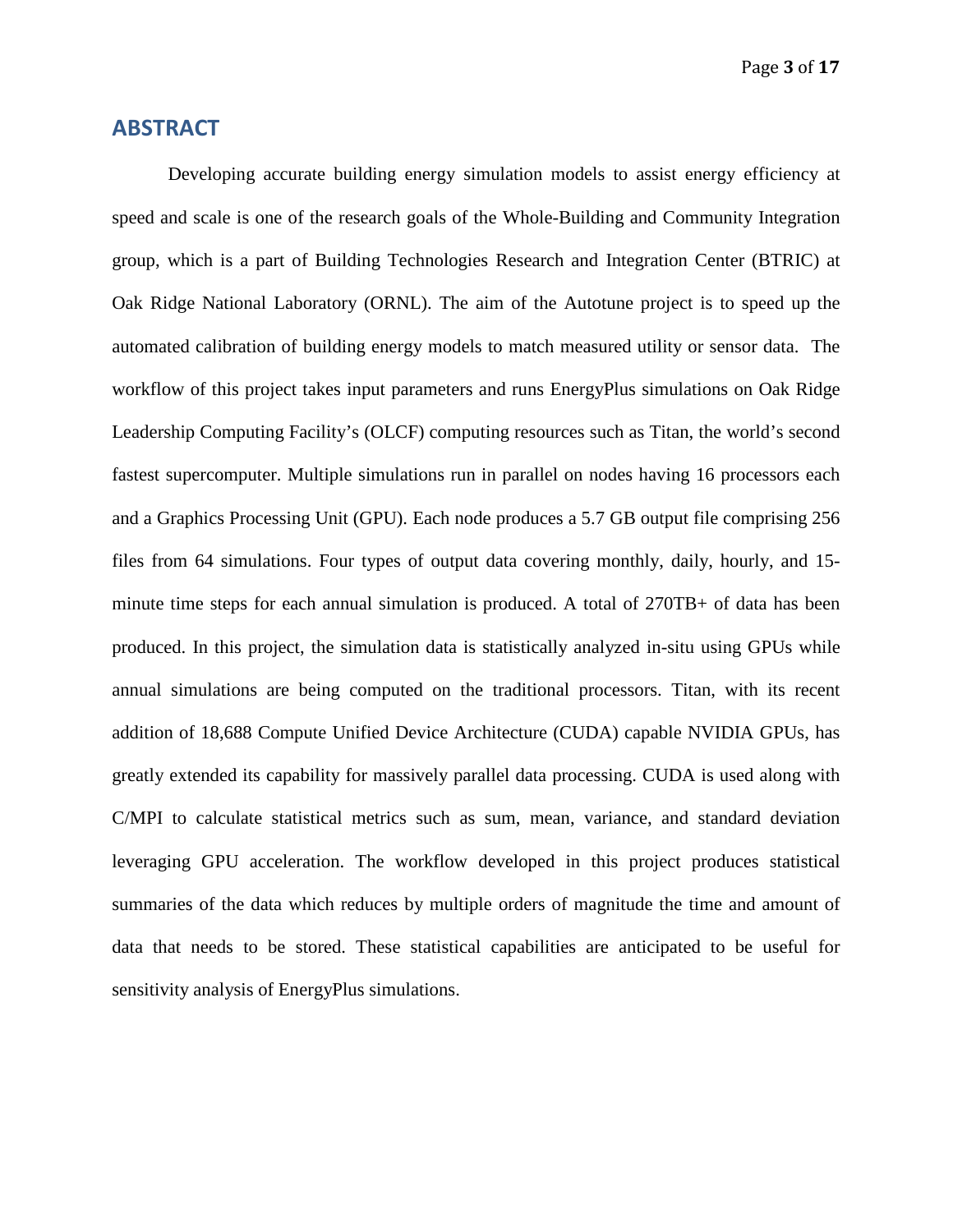## **I. INTRODUCTION**

Automated calibrated building energy models are important for making energy efficient residential and commercial buildings. The purpose of the Autotune project is to quickly modify the automated building models to match measured usage data such as utility bills, sub-meter, and sensor data. The workflow of this project takes input parameters and runs many EnergyPlus simulations on supercomputers. This robust and automated Autotune approach significantly reduces the cost of building energy models<sup>1, 2,5,12</sup>. By leveraging Titan's new NVIDIA Kepler K20 GPU on each node, the capability for massively parallel data processing<sup>10</sup> is leveraged to process sensitivity data while in memory and reduce the amount of data that must be written to disk.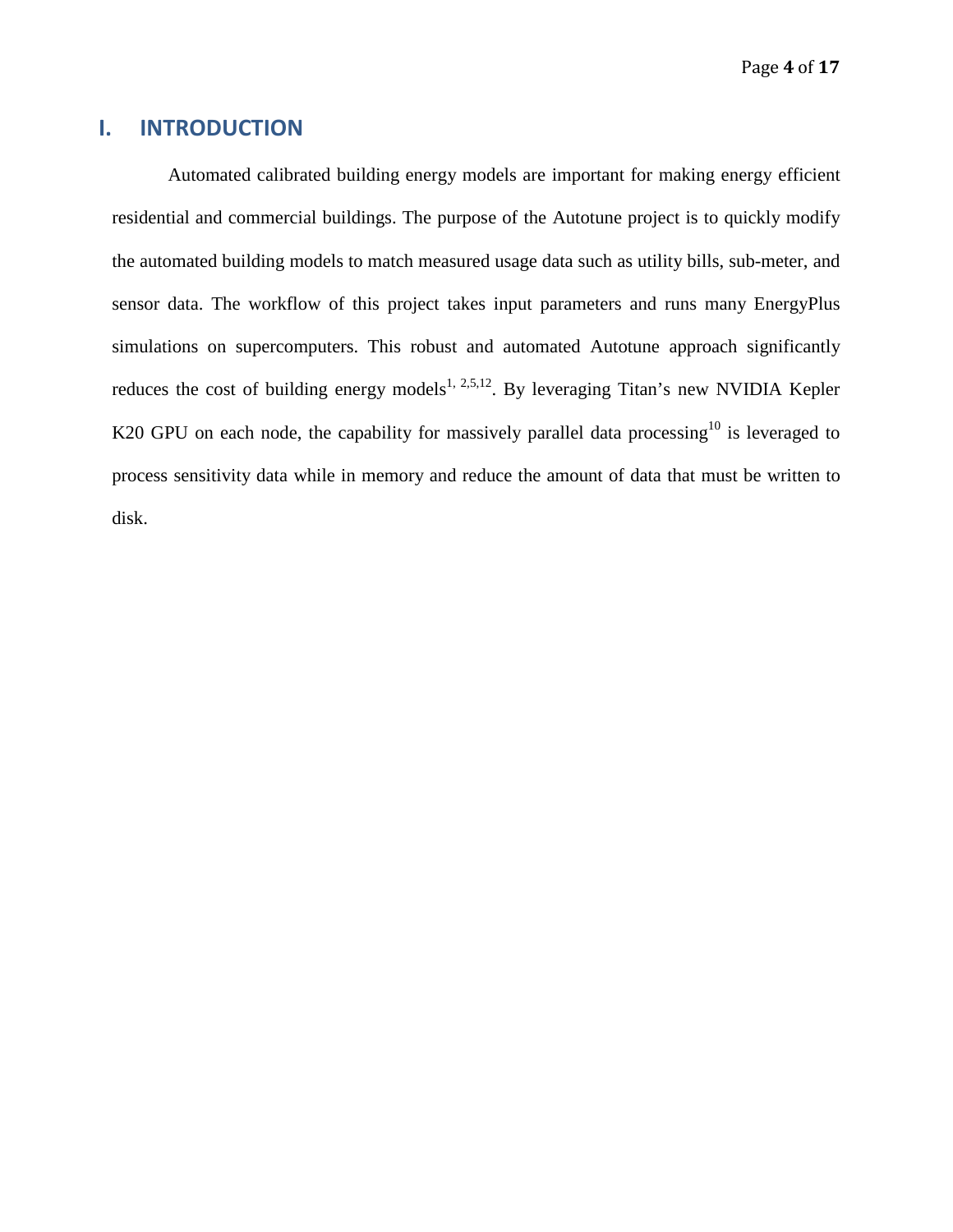

Figure 1. Simulation Workflow with In-situ Statistical analysis of output simulation data

The size of the output data reduces from  $~6$  GB to  $~100$  MB with the Statistical summary of all one data type. This workflow shows the simulation process running on one node. Currently, the simulations are running on 8,192 nodes and has potential to run on 16,384 nodes.

### **A. Graphical Processing Units (GPUs)**

GPUs are combinations of thousands of smaller but efficient many-core co-processors that have the capability to accelerate high performance computing. General-Purpose computing on Graphical Processing Units (GPGPU) allows algorithmic execution via many programming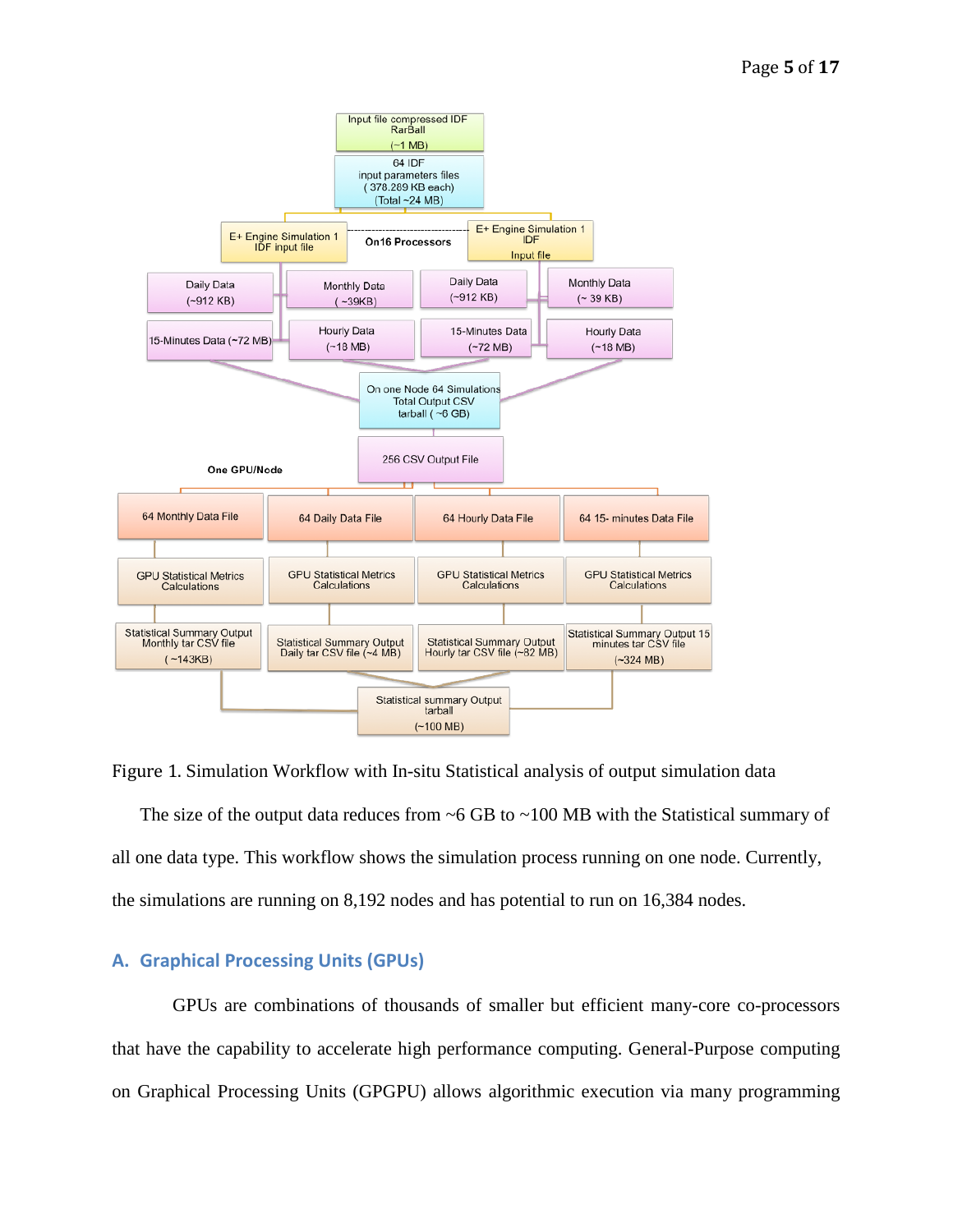interfaces and can be used to accelerate many scientific and engineering applications. A traditional Central Processing Unit (CPU) often executes the serial portion of the program while the GPU calculates the parallel part of the application using the principle of same instruction on multiple data (SIMD). GPU computing is best for data-parallel computation, such as operations on matrices and vectors, where elements of the data set are independent of each other and can be computed simultaneously<sup>9</sup>.



Figure 2. Architecture of CPU and GPU. CPUs and GPUs have different architectures with GPUs containing many cores compared to CPUs. The combination of CPUs and GPUs can greatly accelerate an algorithm process<sup>9</sup>.

### **B. CUDA**

CUDA is a general purpose GPU programming model that supports the simultaneous CPU and GPU execution of a program. It has support for many programming languages such as C/C++, FORTRAN, DirectCompute, and OpenACC. It has Application Programming Interfaces (APIs) and libraries for many operations. The libraries include CUBLAS for basic linear algebra applications, CUSPARSE for operations on sparse matrix, CUDA math library for basic math functions, CURAND for random number generation, and CUFFT for Fast-Fourier transformation operations<sup>7</sup>.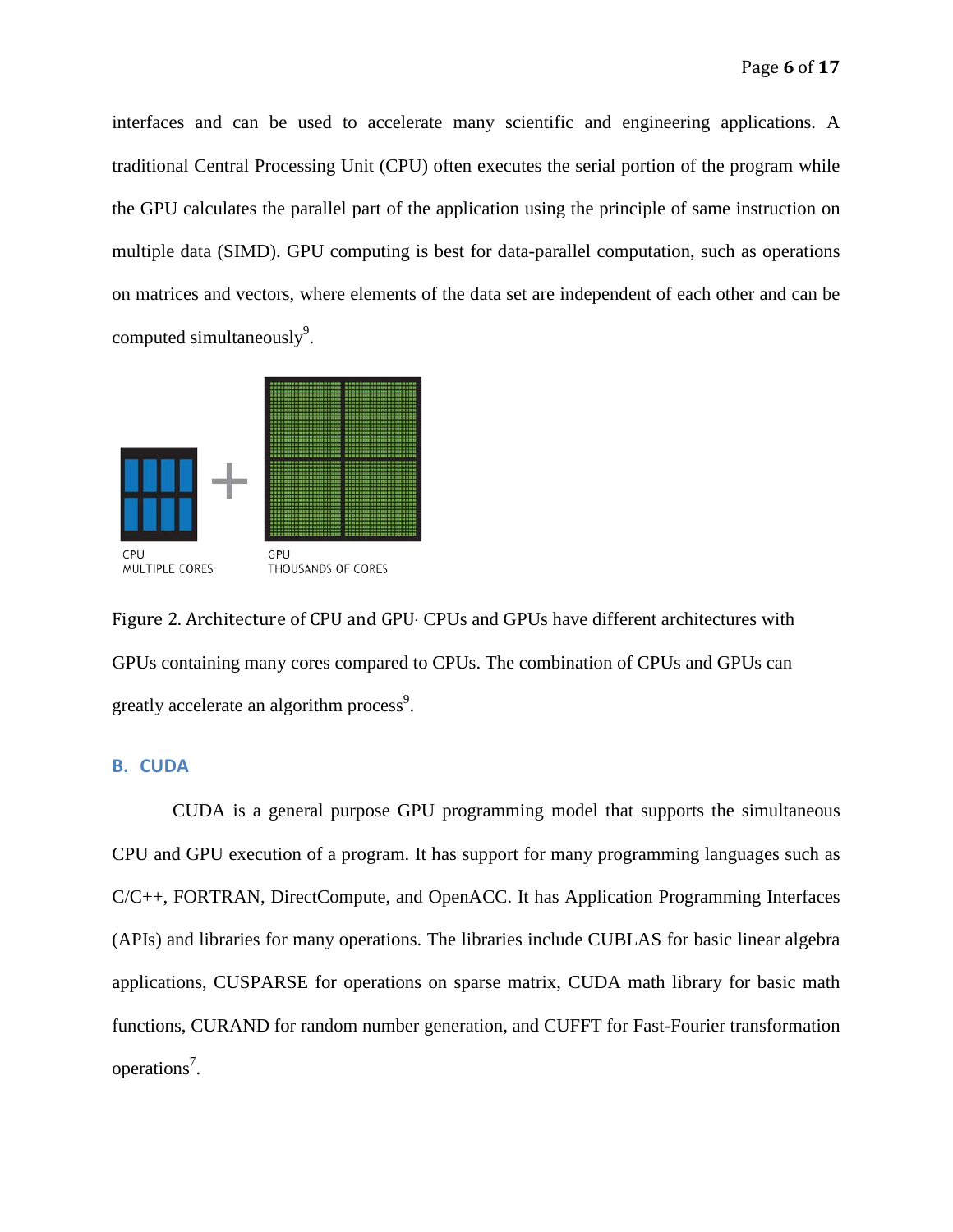#### **C. GPU Accelerated Libraries**

Several open sources, high-performance, GPU-accelerated libraries are available for general purpose parallel computing and were evaluated in the context of sensitivity analysis for simulation data.

#### *1. Thrust*

Thrust is a Standard Template Library (STL) for GPU programming. It is an open source library and also available as a part of NVIDIA cudatoolkit. It supports operating systems such as Linux, Windows, Mac OSX. It is interoperable with CUDA C, OpenMP, and Intel's thread building blocks (TBB). It provides the data parallel functions for scan, search, search by key, count, merge, reorder, prefix-sum, set, sort, and transform $8$ .

#### *2. CUDPP*

CUDPP is an open source CUDA data parallel primitive library. It is compatible with NVIDIA CUDA 3.0 or better and requires cudatoolkit to be installed. It supports the CentOS Linux, Windows 7, and Mac OS X operating systems. It has an interface for the CUDA C/C++ programming language and the main algorithms include sort, stream compaction, scan, prefixsum, and parallel reduction<sup>3</sup>.

#### *3. CUBLAS*

CUBLAS is a library of CUDA basic linear algebra subroutines. It is a part of NVIDIA cudatoolkit and works with NVIDIA CUDA 4.0 or later. It supports Linux, Windows, and Mac OS X operating systems. It has an interface for the CUDA  $C/C++$  programming language. It has all 152 standard basic linear algebra subroutines (BLAS). These routines include 3 levels of BLAS operations: level-1 is called BLAS1 and has functions for scalar and vector operations,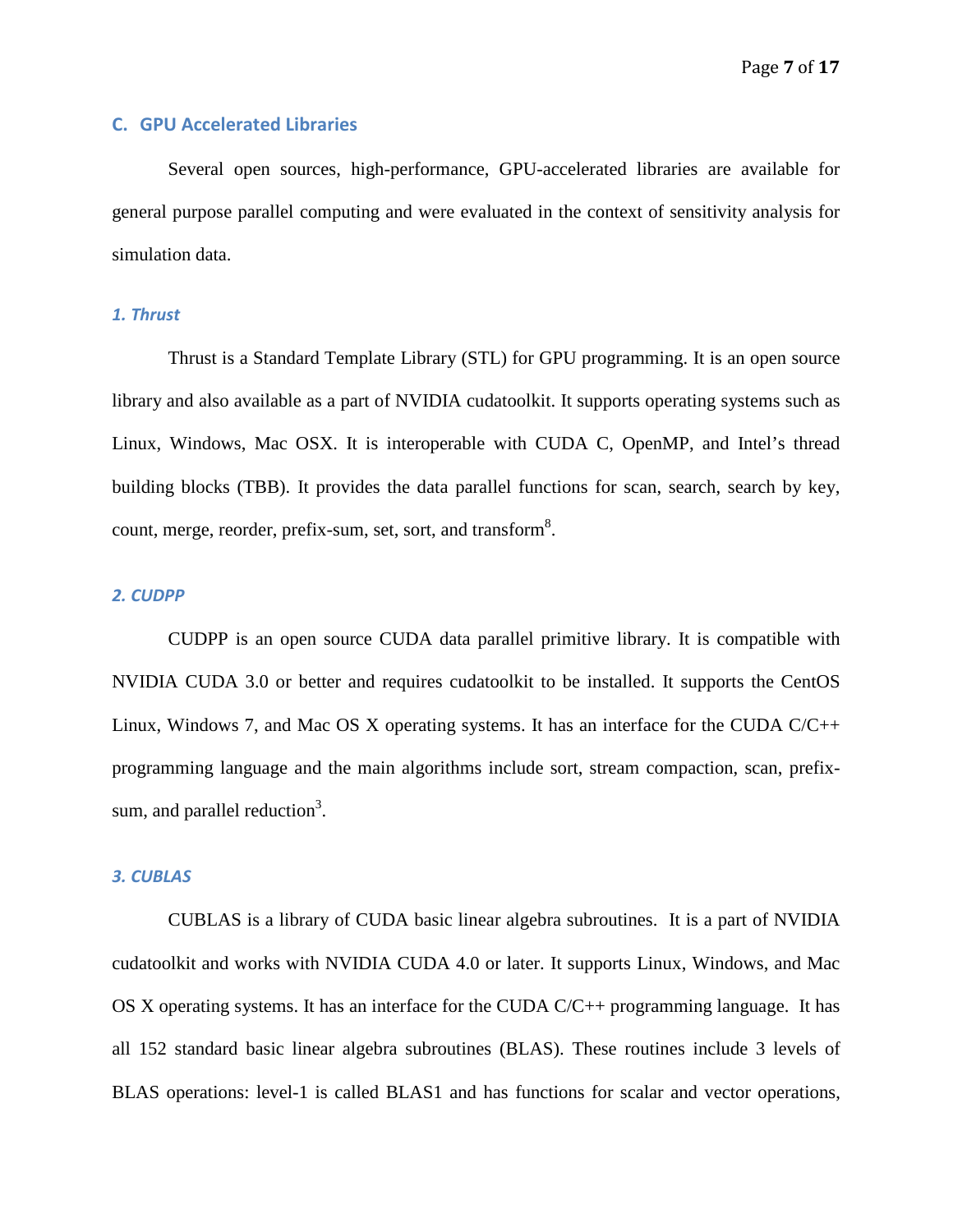BLAS2 perform matrix-vector operations, and BLAS3 performs matrix-matrix operations. All three levels of functions perform min, max, sum, copy, dot product, norm (Euclidean norm of the vector), scal, swap, multiplication, and rank calculation operations<sup>6</sup>.

#### *4. MAGMA*

MAGMA is a library for matrix algebra on GPU and multicore architectures. It is an ongoing open source project managed by University of Tennessee (UT). The newest version, as of the time of this writing, is MAGMA 1.4 Beta 2, which was released in June 2013. It works with NVIDIA GPUs and supports operating system platforms such as Linux, Windows, and Mac OS X. Its programming interface includes CUDA C/C++, Fortran, Matlab, Python, and OpenCl. MAGMA includes a CPU and GPU interface for BLAS routines. The CPU interface takes input and produce result in CPU memory, and GPU interface takes input and produce result in GPU memory. It has 80+ hybrid algorithms and total of 320+ routines for basic linear algebra routines $^{13}$ .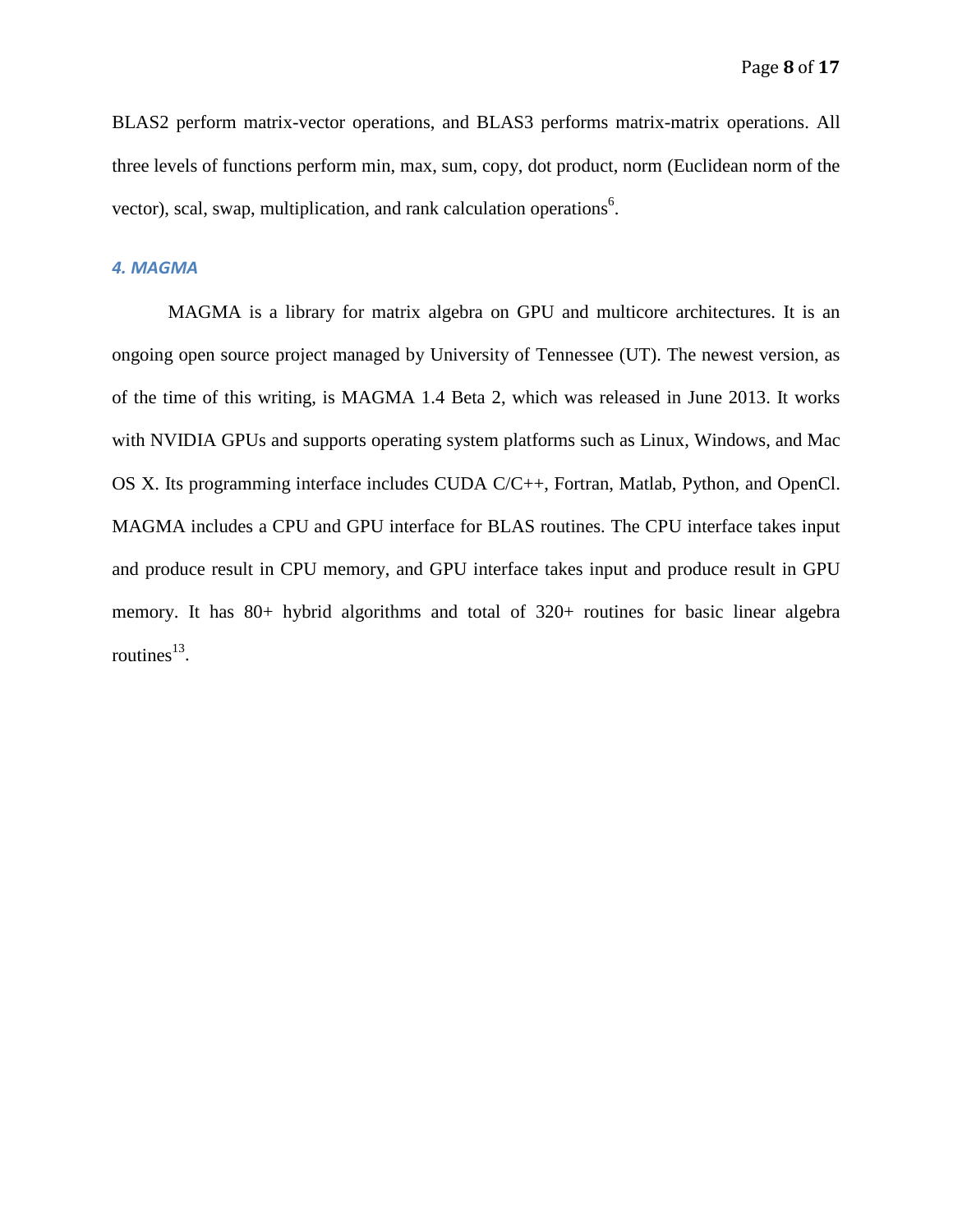|                                                                                                            | <b>Thrust</b>                                                                                                                         | <b>CUDPP</b>                                                                 | <b>cuBLAS</b>                                                                                                         | <b>MAGMA</b>                                                                                                                                          |
|------------------------------------------------------------------------------------------------------------|---------------------------------------------------------------------------------------------------------------------------------------|------------------------------------------------------------------------------|-----------------------------------------------------------------------------------------------------------------------|-------------------------------------------------------------------------------------------------------------------------------------------------------|
| <b>Description</b>                                                                                         | C++ like Standard<br>Template library                                                                                                 |                                                                              | <b>CUDA Data Parallel CUDA Basic Linear</b><br>Primitives Library Algebra Subroutines GPU and Multicore               | Matrix Algebra on<br>architectures                                                                                                                    |
| <b>Availability /</b><br><b>Latest Version /</b><br>date                                                   | Included in nVIDIA<br><b>CUDAtoolkit /</b><br>Thrust v1.7 /<br><b>July 2013</b>                                                       | Open source<br>(New BSD License)/<br><b>CUDPP 2.0/</b><br>August 2011        | Included in nVIDIA<br><b>CUDAtoolkit /</b><br><b>CUDA 5.0 /</b><br>October 2012                                       | Open Source(UT)/<br>MAGMA 1.4 Beta2 /<br>June 2013                                                                                                    |
| <b>Requirement /</b><br><b>Operating</b><br>System (OS)<br>support<br>/ Programming<br>Language<br>support | nVIDIA CUDA 4.0<br>or better /<br>Linux, Windows, Mac<br>OS X/<br>CUDA C/C++.<br>OpenMP, TBB<br>(Threading Building<br>Blocks, Intel) | nVIDIA CUDA 3.0<br>or better/<br>Linux, Windows,<br>Mac OS X/<br>CUDA, C/C++ | nVIDIA CUDA 4.0<br>or better /<br>Linux, Windows,<br>Mac OS X/<br>CUDA, C/C++                                         | nVIDIA<br><b>CUDA</b> (support for<br><b>NVIDIA Kepler</b><br>GPUs)/<br>Linux, Windows,<br>Mac OSX/<br>C/C++, Fortran,<br>Matlab, Python,<br>OpenCl   |
| <b>Main</b><br><b>Subroutines</b>                                                                          | Scan, search,<br>search by key,<br>count, merge,<br>reorder,<br>prefix-sum,<br>set, sort,<br>transform                                | Sort, stream<br>compaction,<br>scan, prefix-sum,<br>parallel reduction       | min, max, sum,<br>copy, dot product,<br>norm(Euclidean<br>norm of the vector),<br>scal, swap,<br>multiplication, rank | 80+ hybrid<br>algorithms<br>(total of 320+<br>routines),<br>linear and least<br>squares solvers,<br>and all of basic<br>linear algebra<br>subroutines |

Table 1. GPU Accelerated Libraries comparison

# **II. METHOD**

CUDA and the C programming language were used to write a program that generates a statistical summary of simulation output. The statistical summary includes sum, mean, and Standard deviation of the 64 \*.csv output files each for 4 types of simulation data: Monthly, Daily, Hourly, and 15-minute resolution. The EnergyPlus simulation engine runs and stores the \*.csv files in RAMDisk. The program created for this project then reads one file at a time into a matrix. The data is then transferred to the GPU in order to calculate the running sum, mean,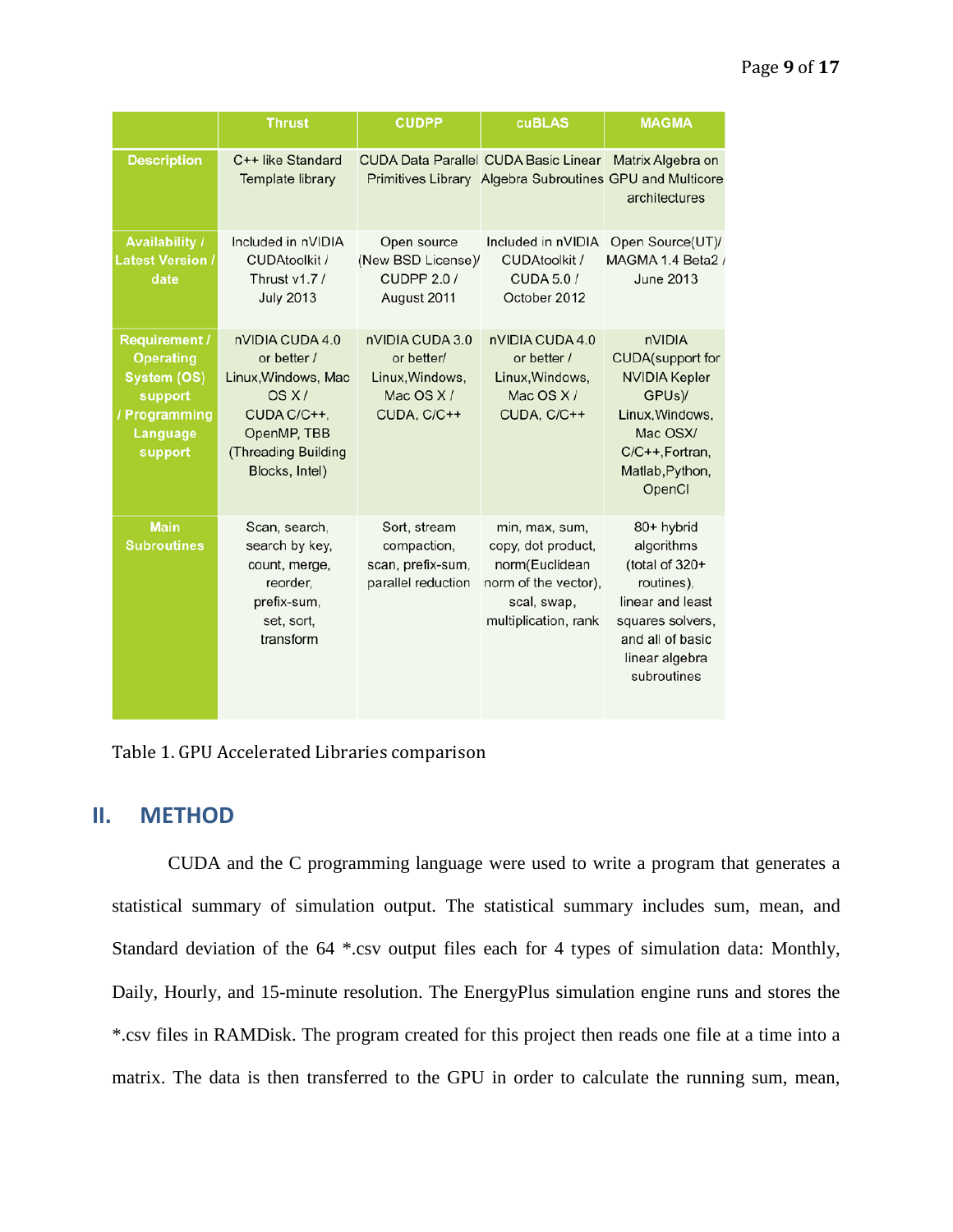number of elements in the data set, and sum of squares of difference between the data and the mean. After processing all 64 files of a type, it calculates the variance by dividing the sum of squares by the number of elements. The standard deviation is computed by taking the square root of the variance. The program then generates output \*.csv files with statistical summaries and stores compressed files in the output directory provided by the workflow.

The algorithm used for statistical metrics calculation on GPU is as follow<sup>11</sup>:

- 1. Number of elements =0;
- 2. Sum = 0;
- 3. Mean  $=0$ ;
- 4. M2 = 0;
- 5. For each new data in the file
	- a. Updated sum  $=$  sum so far  $+$  new data;
	- b. Updated number = number so far  $+1$ ;
	- c. Delta = (new data mean so far);
	- d. Updated Mean = mean so far + (new data mean so far) / updated number;
	- e. Updated  $M2 = M2$  so far + delta  $*$  (new data updated mean);
- 6. Variance =  $M2/(total number)$ ;
- 7. Standard deviation  $=$  sqrt(Variance);

Inside the GPU function thread working in parallel evaluates each statistical metric for each cell.

We calculated performance metrics such as time, effective bandwidth and computational throughput of the GPU function for statistical analysis. The formula used to calculate these GPU metrics are: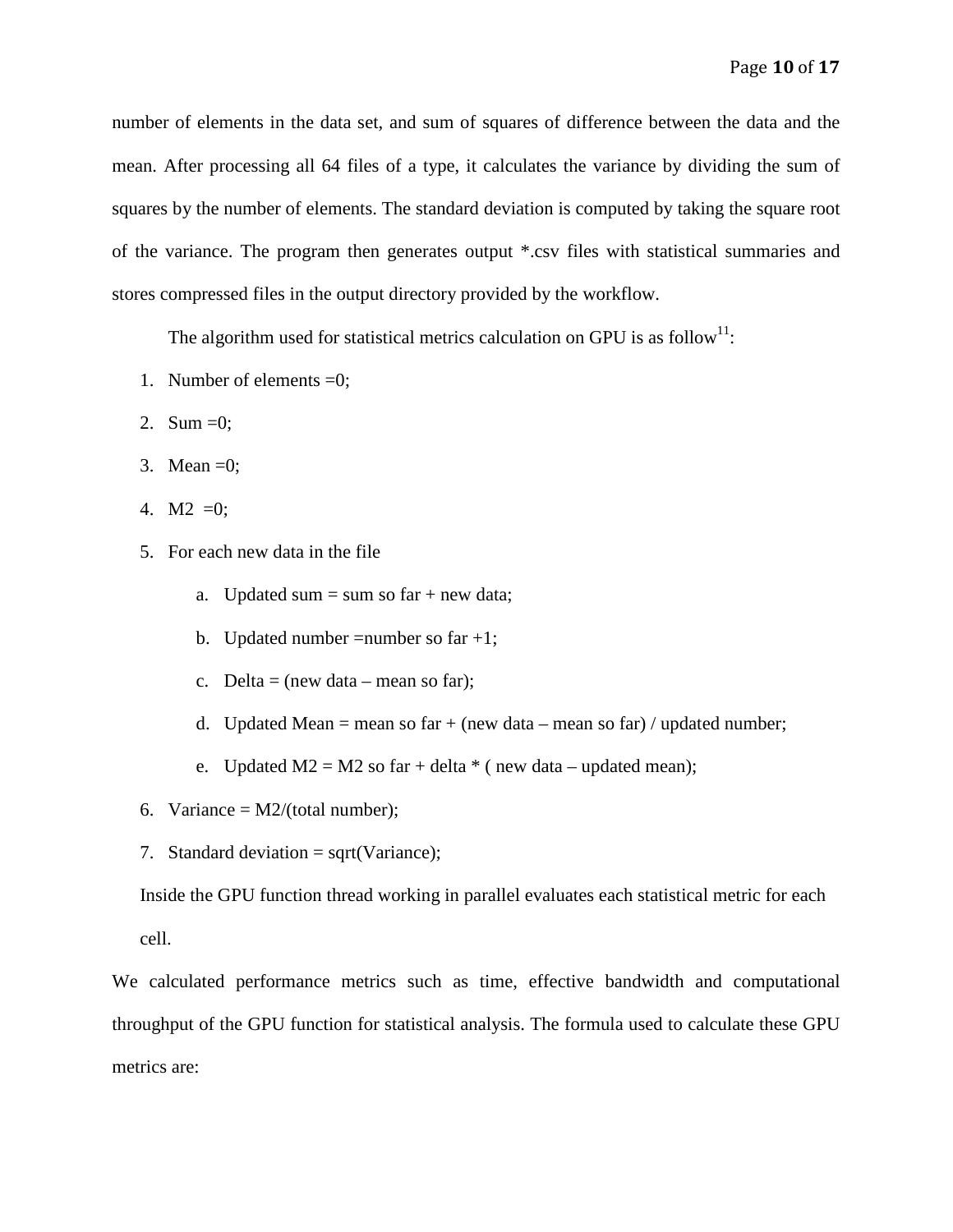Effective Bandwidth<sup>4</sup> =  $(R_B + W_B) / (t * 10^9)$ 

where  $R_B$  is the number of bytes read per kernel, and

 $W_B$  is the number of bytes written per kernel

Computational throughput<sup>4</sup> (GFLOP/s) =

number of floating point operation in the functions \* number of elements / (GPU time in seconds \* 10<sup>9</sup>)



# **III. RESULTS**

Figure 3**.** Time for simulation run with GPU statistical analysis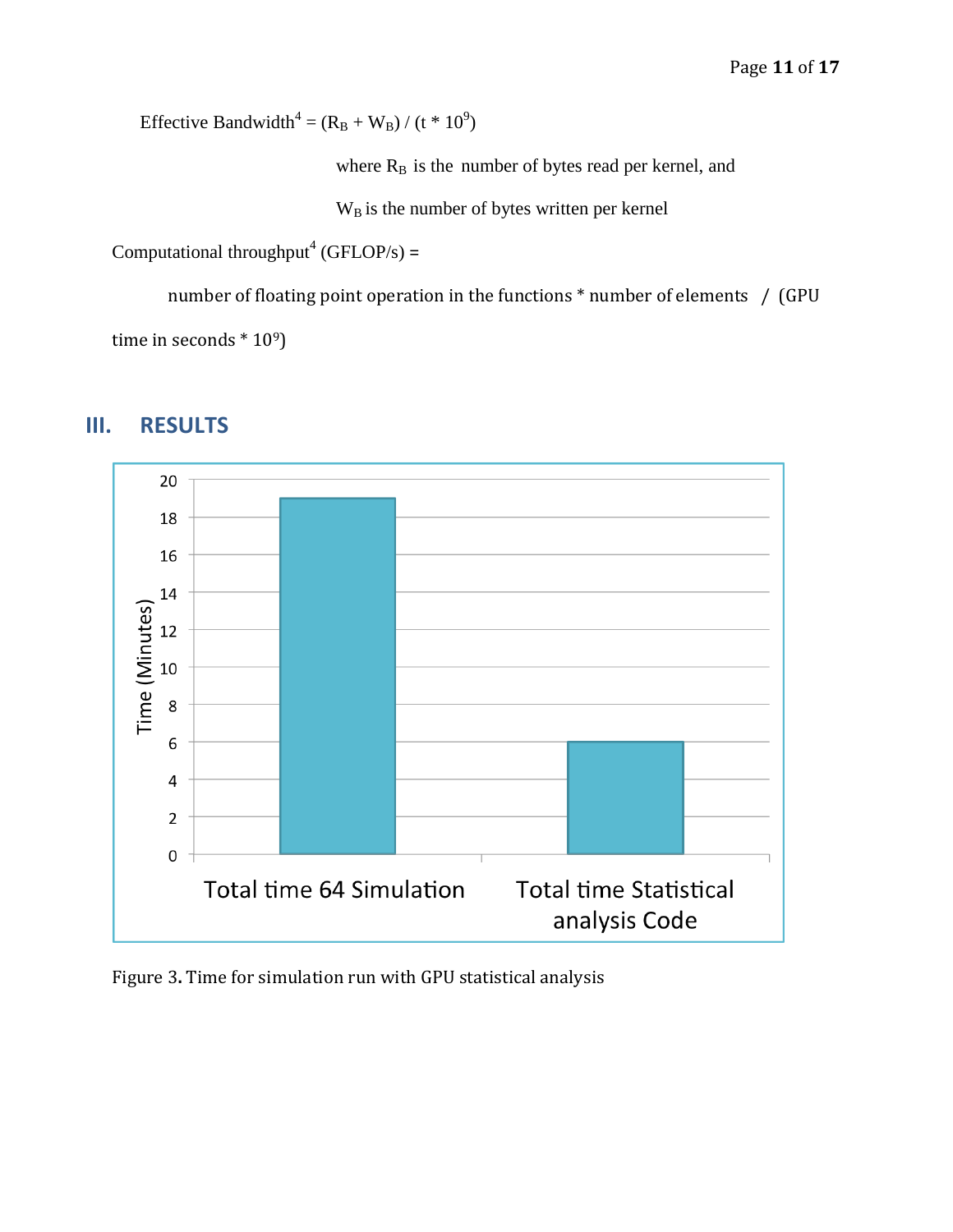It takes ~19 minutes to complete all 64 simulations running on 16 processors in parallel. The GPU statistical analysis takes  $~6$  minutes to generate the statistical summary of 256 simulation output files using one processor on one node.



Figure 4**.** GPU Statistical Analysis Time Division. As can be seen in Figure 3, the time division of 6 minutes shows that it takes GPU analysis program to generate the statistical summary of all 256 simulation output files.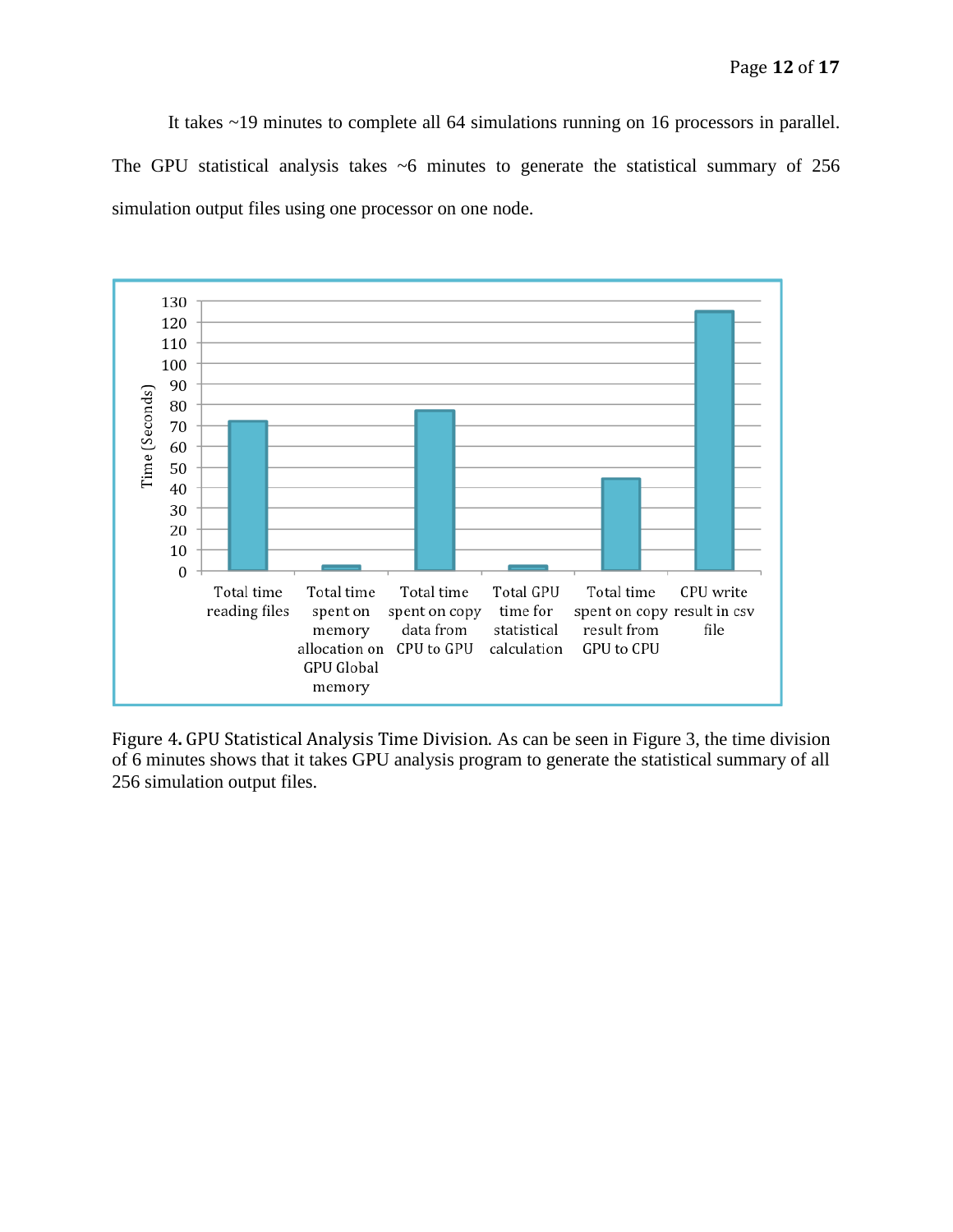

Figure 5. GPU time division for four data types

Figure 4 displays the GPU time division for processing each individual file type. As the data size increases more time is spent transferring data from CPU to GPU and from GPU to CPU. Therefore, a more efficient way of data storing on GPU such as use of shared memory or texture memory would help in reducing the time of the GPU analysis program.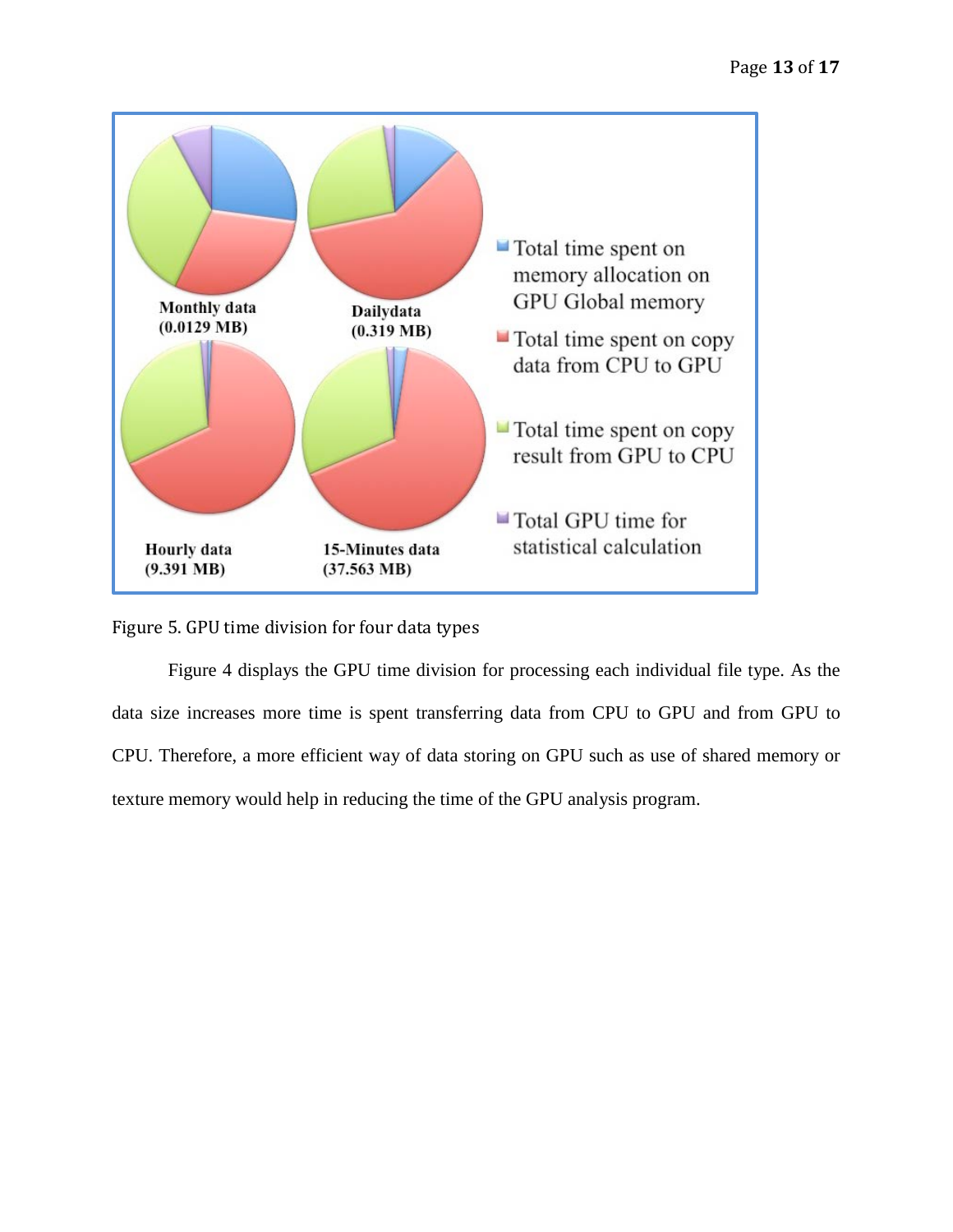

Figure 6. GPU Performance Metrics for Statistical Summary Generation. Theoretical Maximum Bandwidth = 250 GB/s. Peak Computational Throughput (double precision) =  $1.31$ TFlop/s

# **IV. CONCLUSION**

An accelerated Autotune approach for calibration of building energy model will reduce the cost of making energy efficient building. The EnergyPlus simulations workflow is being speedup by using Message Parsing Interface (MPI) to run multiple simulations in parallel. The MPI first distributes the simulation process on the multiple nodes and then further on all 16 processors on each node. The workflow developed in this project for the statistical analysis of uses CUDA C GPU programming method to speed up the analysis process. The developed workflow generates the statistical summaries of the simulation data. The size of the simulation data produced on one that needs to be stored reduced from  $\sim$  6 GB to  $\sim$  100 MB. This statistical analysis could be used for sensitivity analysis of EnergyPlus simulations.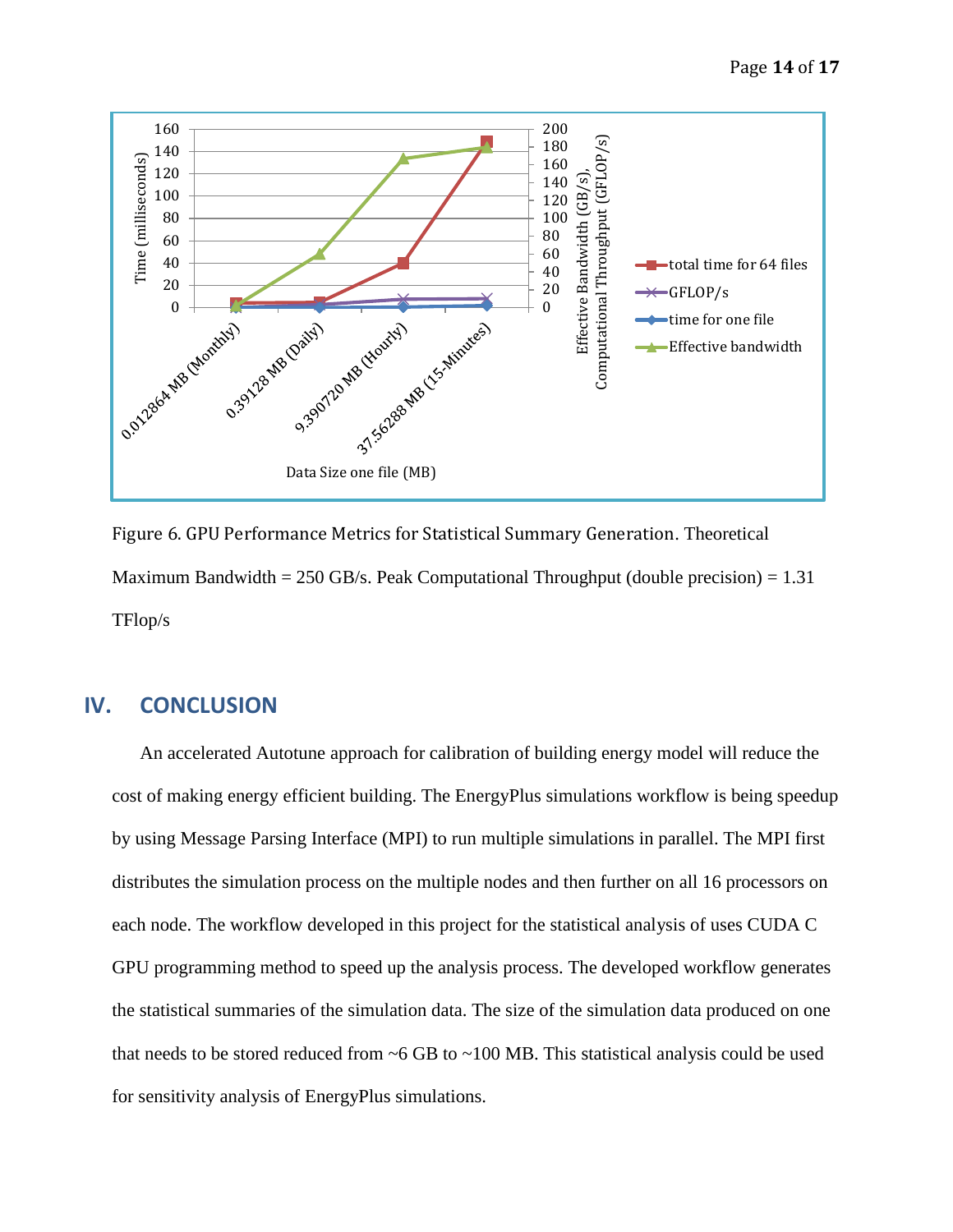## **ACKNOWLEDGEMENTS**

I would like to acknowledge everyone whose help and support enabled me to complete this SULI internship program.

I am grateful to the U.S. Department of Energy, Office of Science, and Office of Workforce Development for Teachers and Scientists (WDTS) who support Summer Undergraduate Internship (SULI) program and gave me a great opportunity to work with the experienced scientists in the field.

I am deeply thankful to my mentors Dr. Joshua New and Dr. Jibonananda Sanyal whose immense guidance, encouragement, and support allowed me to complete this summer internship project. They provided guidance where needed but encouraged independent solutions to unexpected problems. The skills gained here will definitely help me to become successful in my future career.

I would also like to thank the administration of ORNL, ORAU, ORISE, SULI program, and BTRIC division for their assistance throughout the internship project.

### **REFERENCES**

<sup>1</sup> Edwards, Richard E. (2013). "Automating Large-Scale Simulation Calibration to Real-World Sensor Data." Doctoral Committee: Lynne E. Parker (advisor), Joshua R. New, Michael Berry, Hamparsum Bozdogan, and Husheng Li. A Dissertation presented for the Doctor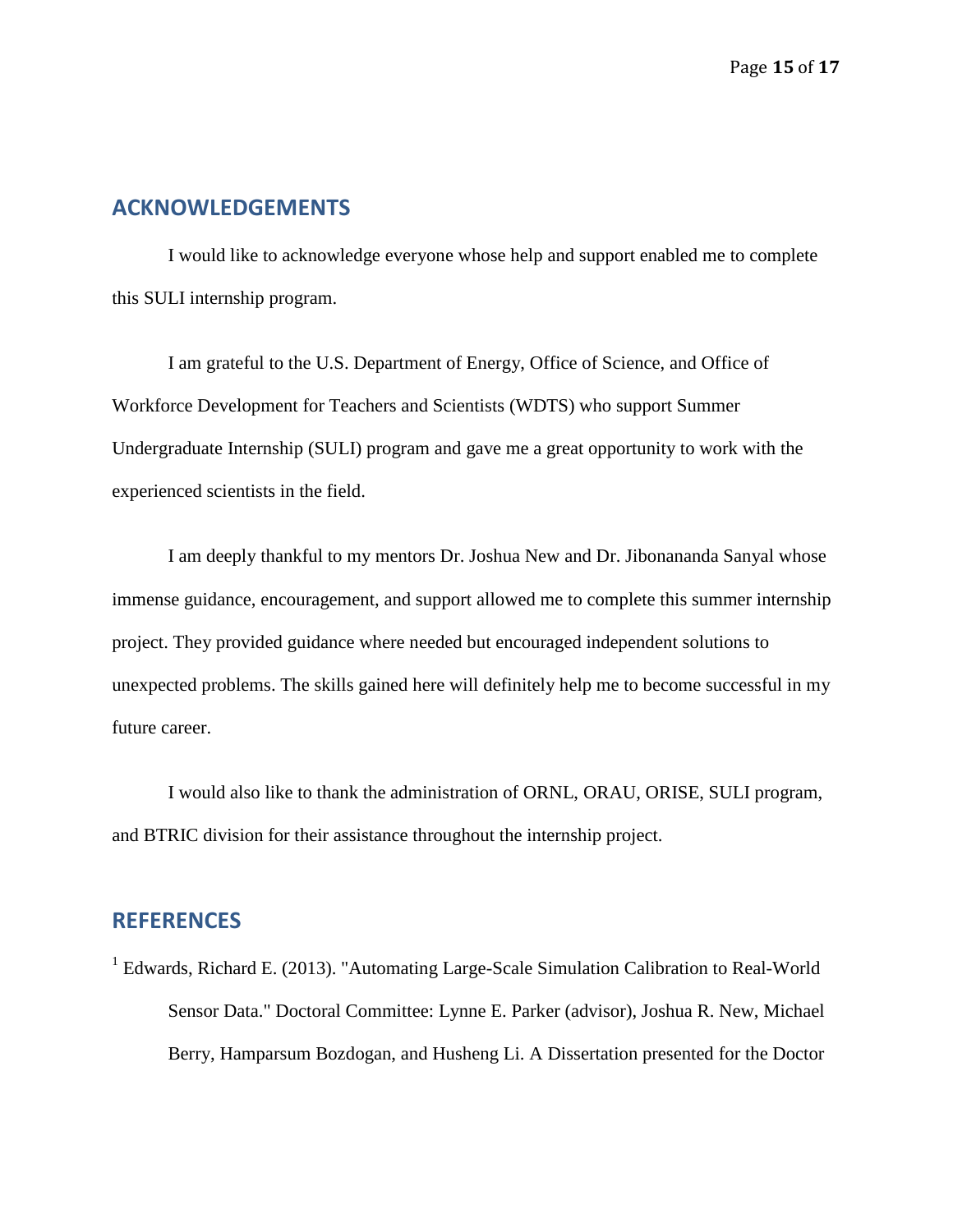of Philosophy Degree in *Archives of The University of Tennessee*, Knoxville, TN, May, 2013.

- ${}^{2}$ Garrett, Aaron, New, Joshua R., and Chandler, Theodore (2013). "Evolutionary Tuning of Building Models to Monthly Electrical Consumption." Technical paper DE-13-008. In *Proceedings of the ASHRAE Annual Conference*, Denver, CO, June 22-26, 2013.
- 3 Mark Harris "CUDPP Documentation," *CUDPP 2.0 (CUDA Data Parallel Primitives Library,)* [http://www.gpgpu.org/static/developer/cudpp/rel/cudpp\\_1.1/html/](http://www.gpgpu.org/static/developer/cudpp/rel/cudpp_1.1/html/) (7 August 2013).
- 4 Mark Harris, "How to Implement Performance Metrics in CUDA C/C++," *nVIDIA Developer Zone,* November 2012, [https://developer.nvidia.com/content/how-implement](https://developer.nvidia.com/content/how-implement-performance-metrics-cuda-cc)[performance-metrics-cuda-cc](https://developer.nvidia.com/content/how-implement-performance-metrics-cuda-cc) (6 August 2013)
- 5 New, Joshua R., Sanyal, Jibonananda, Bhandari, Mahabir S., Shrestha, Som S. (2012). "Autotune E+ Building Energy Models." In *Proceedings of the 5th National SimBuild of IBPSA-USA*, International Building Performance Simulation Association (IBPSA), Aug. 1-3, 2012.
- 6 nVIDIA, "CUBLAS Library," "*User Guide,"* July 2013,

[http://docs.nvidia.com/cuda/pdf/CUBLAS\\_Library.pdf](http://docs.nvidia.com/cuda/pdf/CUBLAS_Library.pdf) (6August 2013)

7 nVIDIA, "CUDA C Programming Guide," *Design Guide*, July 2013,

<http://docs.nvidia.com/cuda/cuda-c-programming-guide/index.html> (6 August 2013).

- 8 nVIDIA, "Thrust Quick Start Guide," *Thrust,* July 2013,<https://developer.nvidia.com/thrust> (6 August 2013).
- 9 nVIDIA, "What is GPU Computing?," *High Performance Computing,* January 2013, <http://www.nvidia.com/object/what-is-gpu-computing.html>(6 August 2013).

10Oak Ridge Leadership Computing Facility (OLCF), "Titan Overview," *Titan Cray XK7*